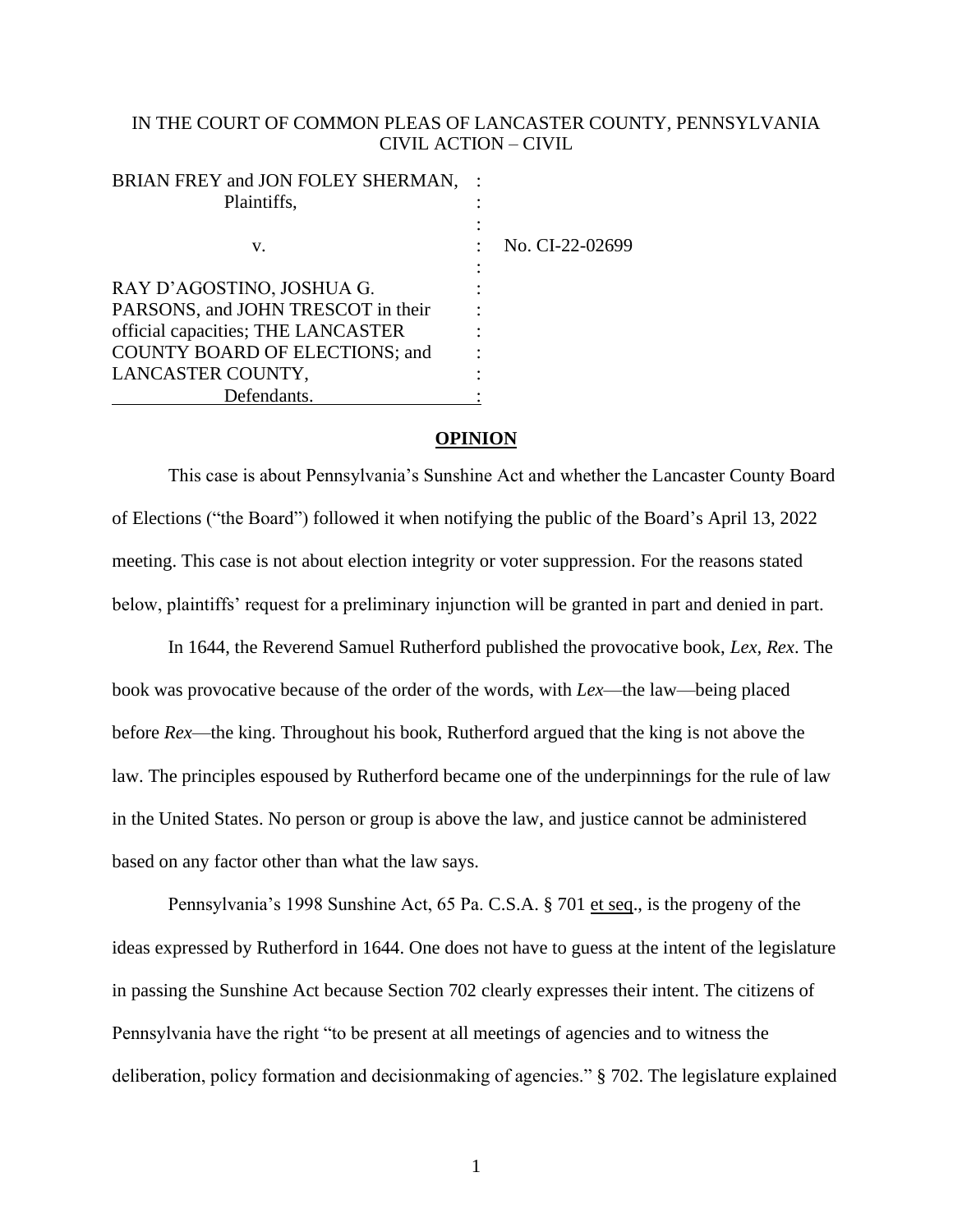that "secrecy in public affairs undermines the faith of the public in government and the public's effectiveness in fulfilling its role in a democratic society." Id. (emphasis added).

### **I. BACKGROUND**

On September 23, 2020, the Lancaster County Board of Elections met to discuss and invite comment on whether to install a ballot drop box at the Lancaster County Government Center. Prior to the meeting, the Board posted a public agenda listing "Drop Box" and "Extended Lobby Hours" as agenda items up for discussion. The Board ultimately reached a consensus: three Board members ordered a secure drop box be placed in the Government Center and made available to the public for extended hours leading up to the November 2020 election.<sup>1</sup>

The Board used the drop box, along with extended drop-off hours, for the November 2020, May 2021, and November 2021 elections.

The Board provided notice of the agenda and a meeting scheduled for April 13, 2022. There was no information included under Old Business and only two matters listed under New Business. Listed under New Business were "Resolution No 3 of 2022 – Proposed Polling Place Changes" and "Update on the 2022 Primary Election." The meeting occurred on April 13, 2022 and lasted approximately one hour and forty minutes. Much of this time was taken up in comments by the Board members and citizens addressing removal of the drop box placed in the Lancaster County Government Center in 2020.<sup>2</sup>

On May 10, 2022, plaintiffs filed a complaint seeking declaratory and injunctive relief alleging, among other things, that the failure of the Board to notify the public that it would consider the drop box at its April 13, 2022 meeting violated the Sunshine Act.

<sup>1</sup> The minutes of this meeting reflect agreement between the Board members and officers of both political parties who spoke at the meeting that a drop box be placed in the Lancaster County Government Center. <sup>2</sup> The court watched the entire meeting and compliments the Board and all participants on their demeanor and professionalism in discussing an emotionally charged issue.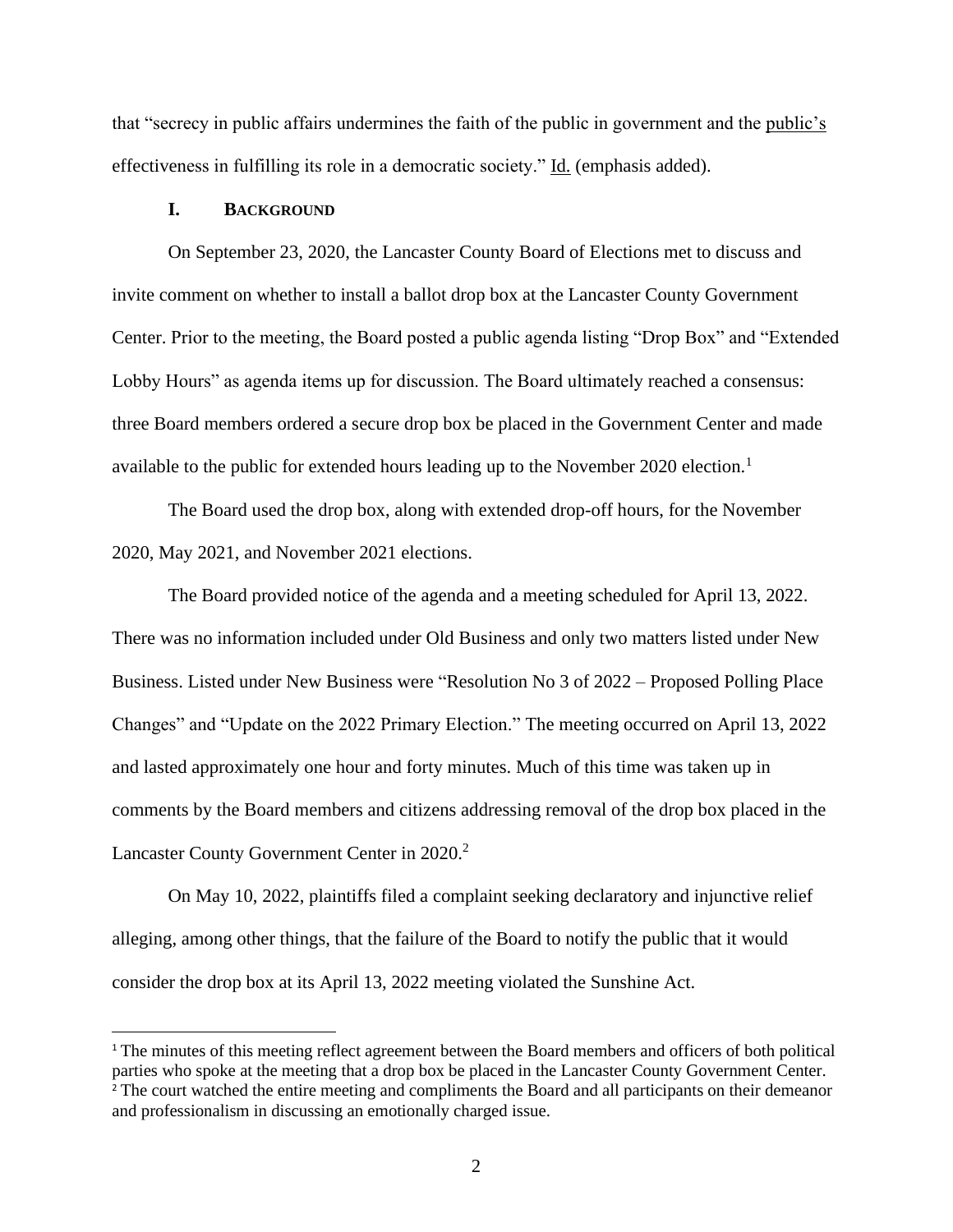# **II. LEGAL STANDARD**

A petitioner must establish six elements to obtain a preliminary objection: (1) a clear right to relief; (2) immediate and irreparable harm in the absence of an injunction; (3) restoration of the status quo; (4) no adequate remedy at law exists and the injunction is appropriate to abate the alleged harm; (5) greater injury will result by not granting than by granting the injunction; and (6) the preliminary injunction will not adversely affect the public interest. See Summit Towne Ctr., Inc. v. Shoe Show of Rocky Mount, Inc., 828 A.2d 995, 1001 (Pa. 2003).

#### **III. DISCUSSION**

#### *A. Clear Right to Relief*

The basic question here is whether the agenda for the meeting on April 13, 2022 should have included the ballot drop box<sup>3</sup> so that the public was on notice that the Board intended to address the issue. The Board asserts that notice was unnecessary as the removal of the drop box was an administrative action and not an official action. There is no dispute that at this meeting the Board of Elections made a decision to remove the drop box. According to the evidence presented at the hearing, this decision was not made by formal vote but by what the Board members referred to as "consensus,"<sup>4</sup> even though one Board member was opposed to the removal.

The Board asserts that action by consensus underscores the fact that the Board is merely taking an administrative action. The Sunshine Act defines an administrative action as:

<sup>&</sup>lt;sup>3</sup> While plaintiffs ask that the court enjoin defendants from changing the extended hours to access the lobby during election day, this issue was not addressed during the April 13, 2022 meeting, any of the comments, or in the action taken by the Board.

<sup>&</sup>lt;sup>4</sup> It is unclear to the court the parameters of "rule by consensus" in a three-person board as most government agencies comply with Robert's Rules of Order where formal motions and votes are taken to give a clear record of the agency's action. Robert's Rules do recognize actions by unanimous consent (sometimes referred to as common consent), but there was not unanimous consent at the April 13, 2022 meeting. See Robert's Rules of Order Newly Revised, 11<sup>th</sup> edition, pp. 54-56.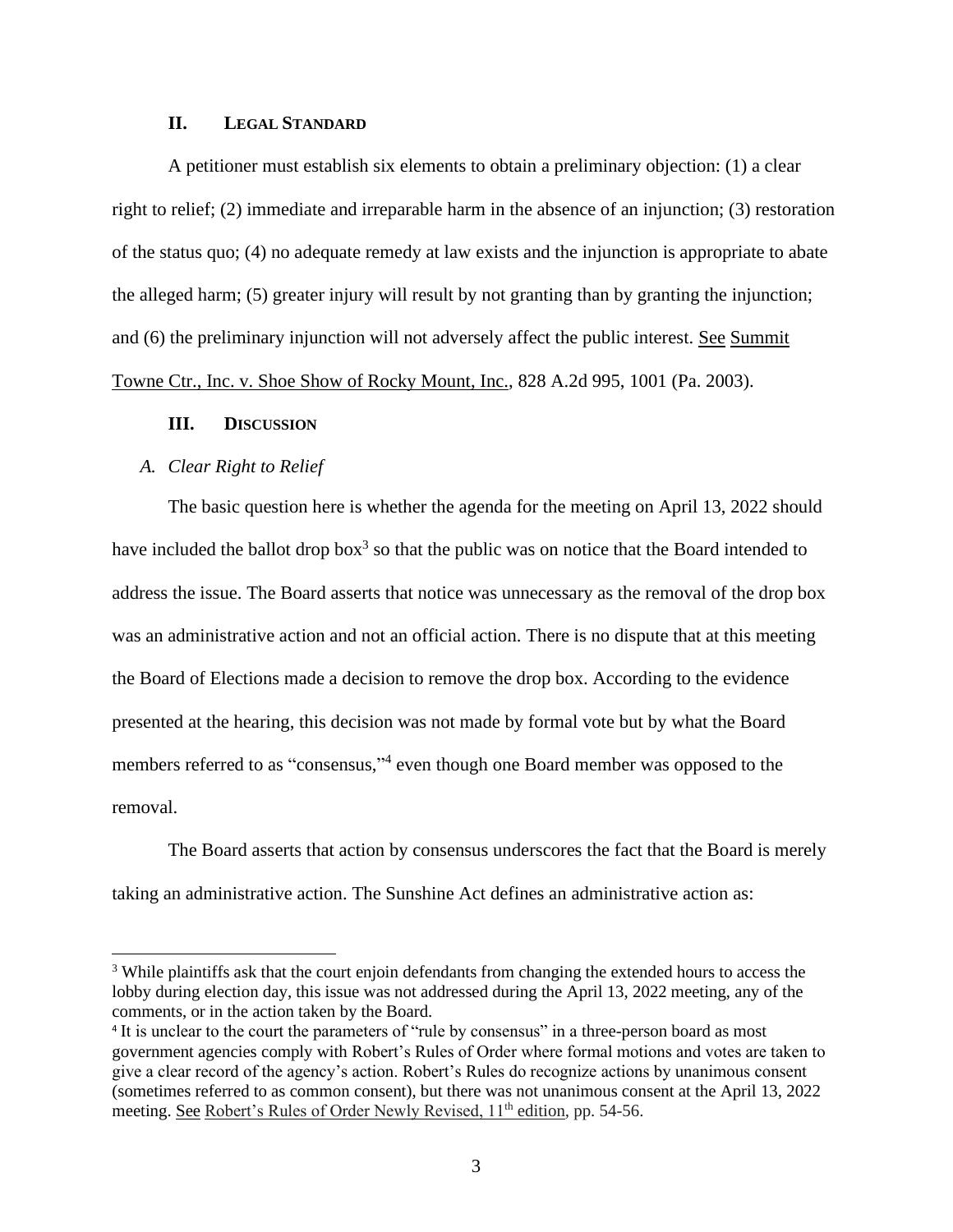The *execution of policies* relating to persons or things as *previously authorized or required by official action of the agency adopted at an open meeting of the agency*. The term does not, however, include the deliberation of agency business.

65 Pa. C.S.A. § 703. (emphasis added). In essence, an administrative act is one that executes a prior official action by the Board.

An official action is:

(1) Recommendations made by an agency pursuant to statute, ordinance or executive order.

(2) The establishment of policy by an agency.

(3) The decisions on agency business made by an agency.

(4) The vote taken by any agency on any motion, proposal, resolution,

rule, regulation, ordinance, report or order.

Id. (emphasis added). The Board contends that the official action it is undertaking is the broadly stated action of administering elections. Following the Board's logic, the official action it is undertaking is administering elections pursuant to hundreds of pages of statutes and rules. But the definition of official action does not support the Board's position. Official action, as it relates to statutes, involves recommendations made by the Board pursuant to the statute, not the simple (or complex) adherence to the Election Code. Official action cannot mean merely following a statute and thereby regulating all other actions to administrative in nature. Any time an agency like the Board establishes a policy or makes a decision on agency business, it is official action as defined by the Sunshine Act.

No party disputes that on September 23, 2020, the Board listed on its agenda "Drop Box" along with "Extended Lobby Hours" and approval of absentee and mail-in ballot instructions. The minutes of the meeting reflect a true "consensus" as all three Board members agreed to the placement of a drop box. The Board made this decision on agency business and as such, the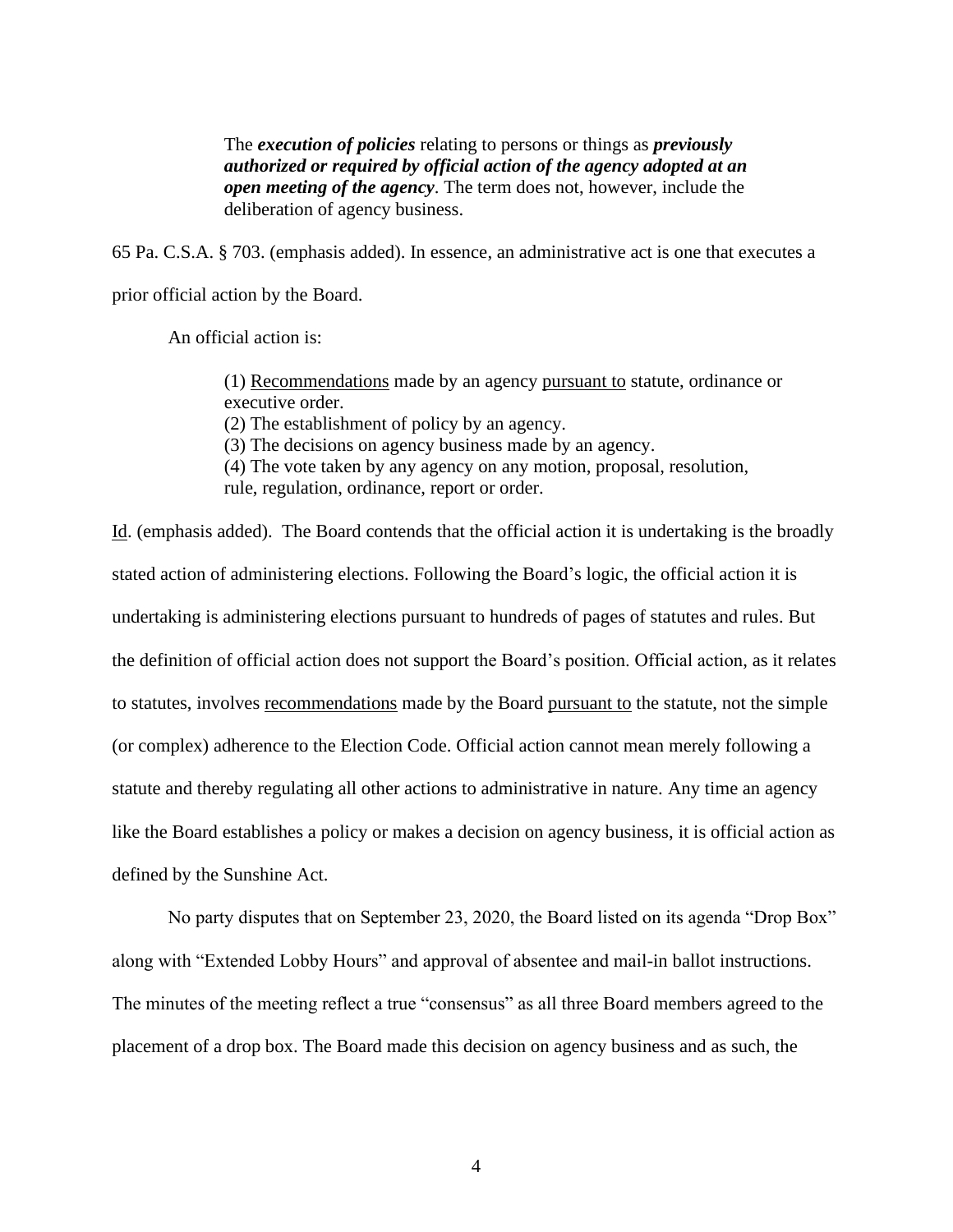decision constitutes an official action. The drop box has been available for every election since the election of November 2020.

At a Board meeting on April 13, 2022, without a vote or the agreement of all Board members, the drop box for the upcoming election was removed. Board Member Parsons stated that the drop box matter was "a matter of public interest." Board Member D'Agostino commented that the removal of the drop box was an administrative action. Board Member Trescot disagreed with removal of the drop box. Regardless, Board Member D'Agostino declared a consensus existed to remove the drop box. Like its decision in 2020 to act on agency business, the Board's decision to remove the drop box was an official, not an administrative, action because it clearly meets the definition of official action and does not meet the definition of administrative action.<sup>5</sup>

Section 712.1 provides exceptions to the public notice requirement. If an exception is not met, "an agency may not take official action on a matter of agency business at a meeting if the matter was not included in the notification required under section 709(c.1)." The Board argues that Section 712.1(d) is the safe harbor for its failure to comply with the notice requirement. Section 712.1(d) provides:

> **(d) Business arising during meeting.--**If, during the conduct of a meeting, a resident or taxpayer brings a matter of agency business that is not listed on the meeting agenda to the attention of the agency, the agency may take official action to refer the matter to staff, if applicable, for the purpose of researching the matter for inclusion on the agenda of a future meeting, or, if the matter is de minimis in nature and does not involve the expenditure of funds or entering into a contract or agreement, the agency may take official action on the matter.

<sup>5</sup> The Board may contend that the Pennsylvania Supreme Court stated boards of election "may" establish the use of drop boxes, which is correct. However, by taking official action to establish the use of a drop box it cannot remove that same drop box by calling it an administrative action, thereby avoiding the necessity of complying with Section 709(c.1) of the Sunshine Act.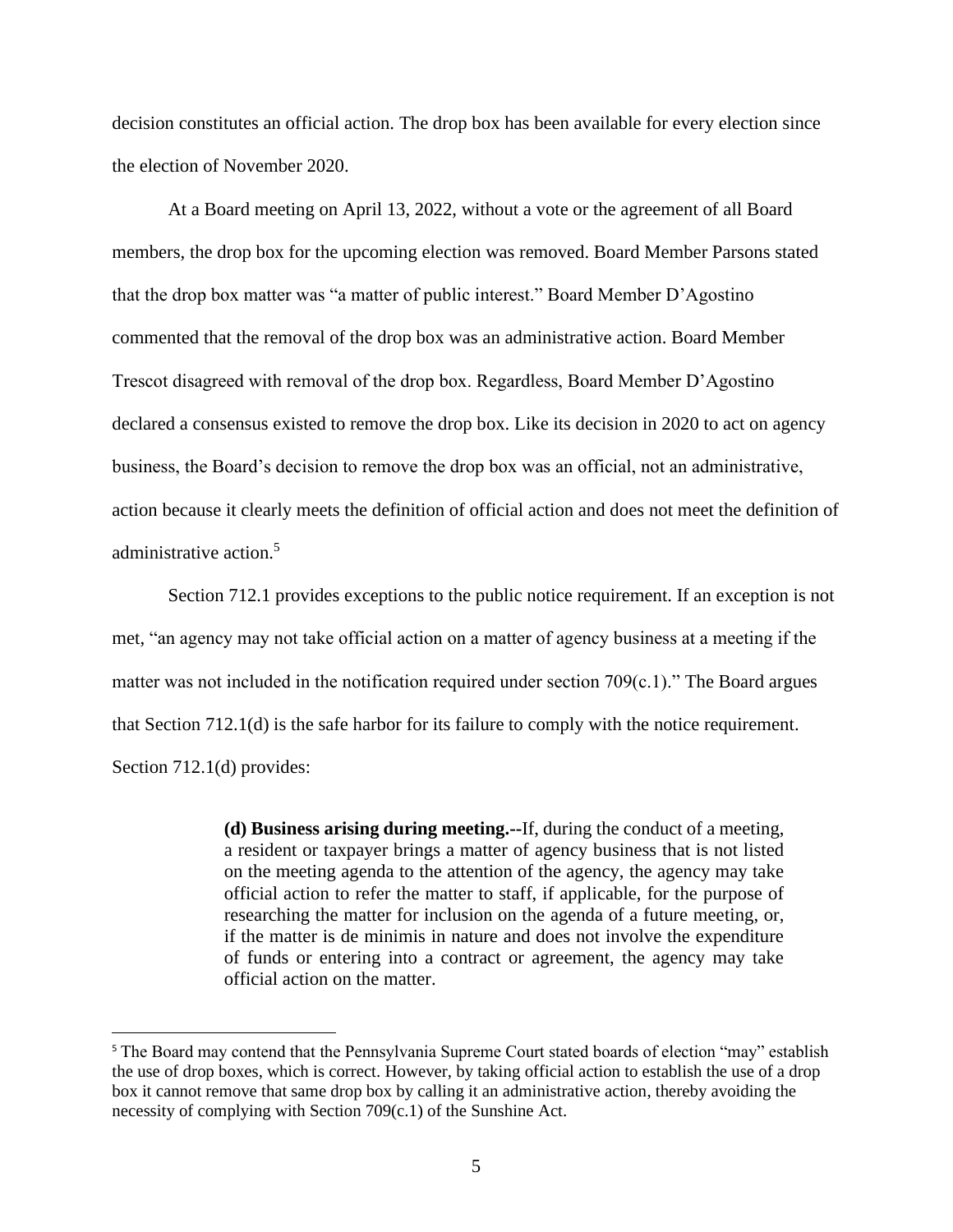The Board can do one of two things with business that arises during a meeting: (1) take official action to refer the matter for inclusion on the agenda of a future meeting; or (2) take official action if the matter is *de minimis*. By relying on this exception, the Board is admitting it took official action as that is the only outcome possible under the exception. "Official action" includes making recommendations based on statute or ordinance, establishing agency policy, and making decisions regarding agency business. 65 Pa. C.S.A. § 703. Generally, an agency cannot take official action to frame, prepare, make, or enact laws, policies or regulations unless it notifies the public in advance. § 712.1(a), § 703 (defining "agency business"). However, agencies can take official action on matters that arise during the meeting which are "*de minimis* in nature." § 712.1(d).

*De minimis* means "lacking significance or importance: so minor as to merit disregard." Merriam-Webster, https://www.merriam-webster.com/dictionary/de%20minimis (accessed May 12, 2022). Because Section 712.1 of the Sunshine Act is a new amendment added in 2021, there is no case law exploring "*de minimis*" matters in this context. But in the land use context, a *de minimis* variance is one where the requested change is so minor that "rigid compliance is not necessary to protect the public policy concerns of the ordinance." Lench v. Zoning Bd. Of Adjustment of City of Pitt., 13 A.3d 576, 581 (Pa. Commw. 2011); see also Hawk v. City of Pitt. Zoning Bd. Of Adjustment, 38 A.3d 1061, 1066 (Pa. Commw. 2012) (cleaned up) (no standard for *de minimis* variances, which are granted or denied based on the facts of each case). The number of public comments related to the drop box and the amount of time the Board itself spent discussing the issue establishes to the satisfaction of the court that the removal of a ballot drop box is not "so minor as to merit disregard" and accordingly is not *de minimis*. Notably, Board Member D'Agostino suggested at the April 13, 2022 meeting that the matter of the drop box be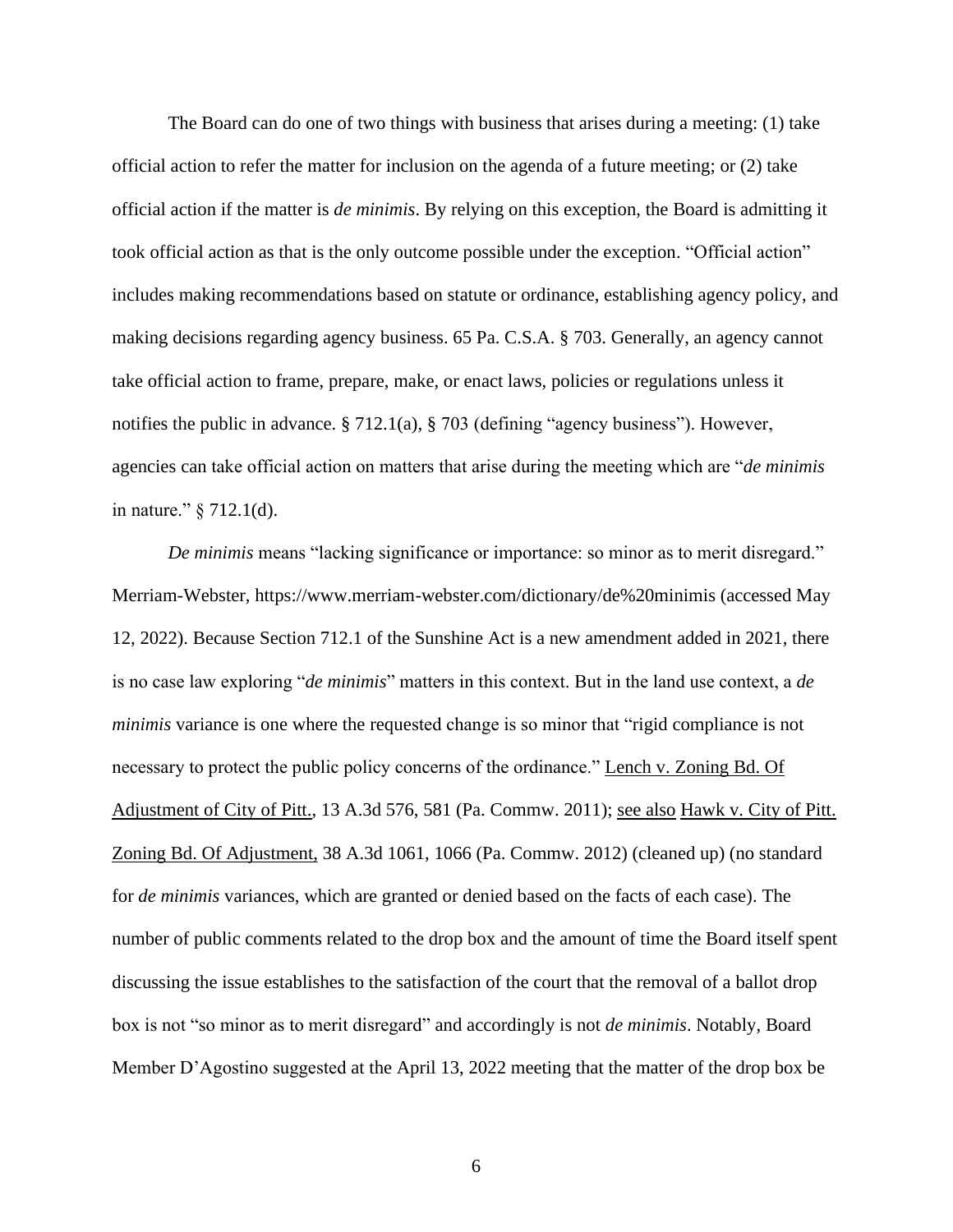addressed at a Board meeting the following week, which would have likely satisfied the requirements of Section 712.1(d); however, Board Member Parsons suggested that a consensus existed, and the matter was finalized without a vote.

Finally, the Board offered testimony that people in the community were aware that the drop box would be discussed because of the number of public comments on the topic. There is no exception to Section 709's notice provision excusing notice when general knowledge may exist within the community that a topic may be addressed at a public meeting. Furthermore, plaintiff Jon Foley Sherman credibly testified that he was not aware that the Board would take action on the drop box and, if he had been aware of it, he would have attended the meeting.

The court does not find the Board's arguments persuasive. The placement of a drop box approved by the Board on September 23, 2020 was not an administrative action but was a decision "on agency business made by an agency" neatly meeting the definition of an official action. The reversal of an agency decision is not administrative and such a topic must be included in the public notice provided pursuant to Section 709 of the Sunshine Act.

#### B. *Irreparable Harm*

Irreparable harm is irreversible harm that cannot be adequately compensated by money damages because it "can be estimated only by conjecture and not by an accurate pecuniary standard." Sovereign Bank v. Harper, 674 A.2d 1085, 1091, 1093 (Pa. Super. 1996). The Sunshine Act gives citizens the right to "have notice of and the right to attend all meetings of agencies at which any agency business is discussed or acted upon . . . ." 65 Pa. C.S.A. § 702.

Plaintiff Jon Foley Sherman testified about finding it important to engage civically in a democratic society. A habitual meeting attendee, Mr. Sherman relies on the posted agenda, email alerts, and friends to know when interesting items are on agency agendas and if he should attend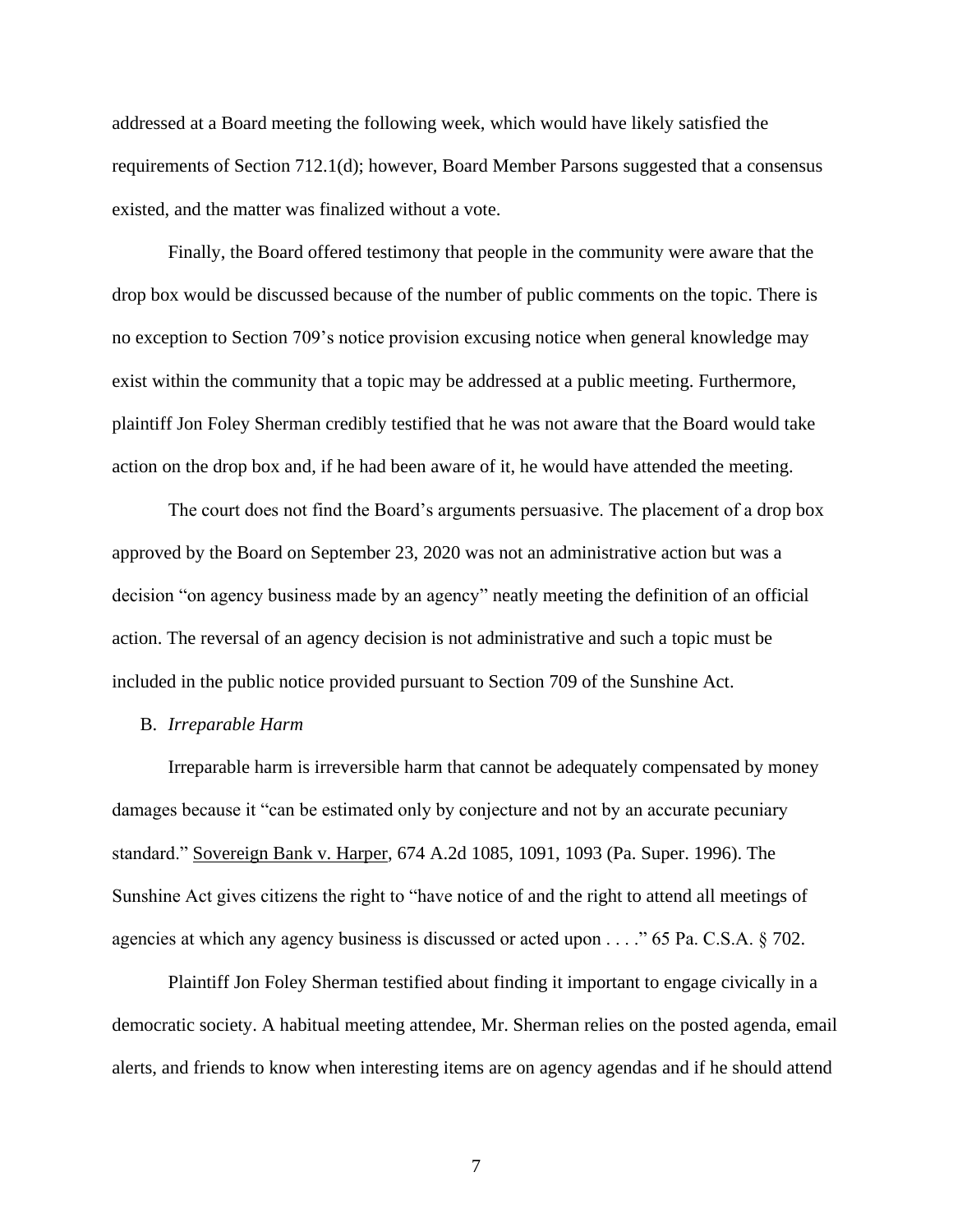a meeting. He said he did not attend the April 13, 2022 meeting because the status of the drop box was not on the agenda and he received no alert that the issue could arise. According to Mr. Sherman, the Board's decision "robbed me of my voice in front of my elected officials."

Although the Board asserted Mr. Sherman suffered no irreparable harm because he left a disapproving message for the Board after learning of its decision, the Sunshine Act conveys a broader right than simply having one's voice heard by elected representatives. Pennsylvanians have a right to attend agency meetings and to "witness the deliberation, policy formation and decisionmaking of agencies." § 702*.* This right encourages faith in the government decisions by ensuring citizens can fully participate in the democratic process. See id. The damage to one's ability to participate in the democratic process is not quantifiable and cannot be compensated.

#### C. *Restoring the Status Quo*

The goal of a preliminary injunction is to maintain the status quo until the court can finally determine the parties' rights. New Castle Orthopedic Assocs. v. Burns, 392 A.2d 1383, 1385 (Pa. 1978). "The status quo to be maintained by a preliminary injunction is the last actual, peaceable and lawful non-contested status which preceded the pending controversy." Valley Forge Hist. Soc. v. Wash. Mem'l Chapel, 426 A.2d 1123, 1129 (Pa. 1981). It may be maintained in two ways: by enjoining an action that changes the status quo (prohibitory injunction) or by ordering a party to take action to preserve the status quo (mandatory injunction). See Mazzie v. Commonwealth, 432 A.2d 985, 988 (Pa. 1981). Mandatory injunctions should be issued less frequently and only when a plaintiff establishes a clear right to relief. See id*.* .

Here, the status quo is the presence of a ballot drop box in the Lancaster County Government Center leading up to and during election day. This has been the standard practice since the Board unanimously decided to install the ballot drop box in 2020. A preliminary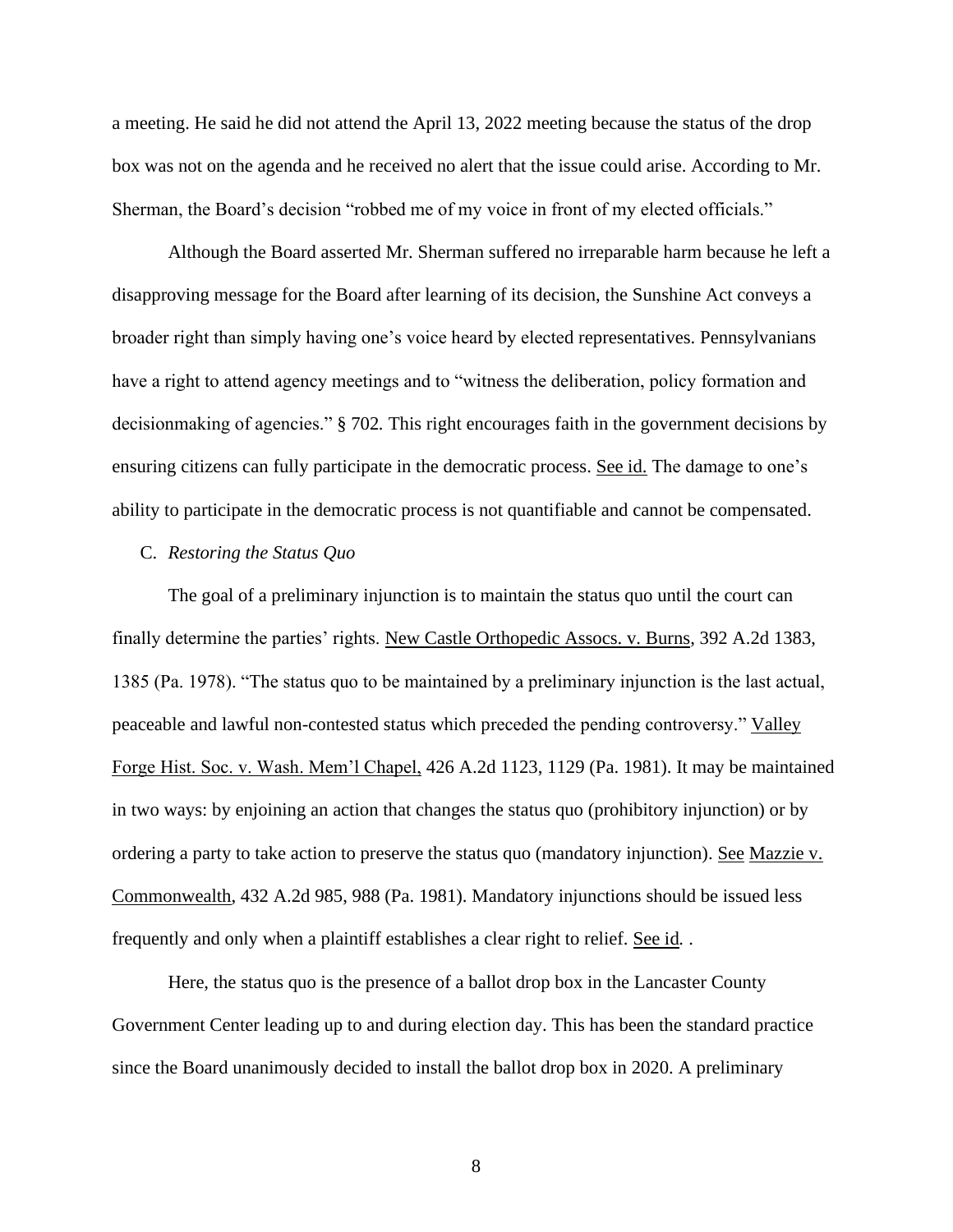injunction would preserve the status quo by enjoining the removal of the ballot drop box until the matter could be heard with the required notice to the public.

### D. *No Adequate Remedy*

"Irreparable injury" is the antithesis of "an adequate remedy at law." Stuart v. Gimbel Bros., 131 A. 728, 730 (Pa. 1926). An "adequate remedy" is one that is "full, perfect, and complete." Pa. State Chamber of Commerce v. Torquato, 125 A.2d 755, 766 (Pa. 1956) (internal quotations omitted). Damages cannot compensate the plaintiffs, who lost the ability to attend, participate, and witness local policy formation and agency decisionmaking on an important issue.

### E. *The Greater Harm*

"[T]he party seeking to enjoin certain conduct must demonstrate that greater injury would result by refusing the injunction than by granting it." Pa. Orthopaedic Soc. v. Indep. Blue Cross, 885 A.2d 542, 547 (Pa. Super. 2005). Plaintiffs demonstrated the greater harm in this case. Denying an injunction would permit a government agency to make important election decisions without providing prior notice to the public, thus depriving county residents of the right to participate in the democratic process. Granting an injunction, as both parties concede, simply means the Board must schedule a new hearing and list the "Drop Box" as an agenda item before making an ultimate decision on its removal.

#### F. *In the Public Interest*

"[T]he party seeking an injunction must show that a preliminary injunction will not adversely affect the public interest." Summit Towne Ctr., Inc*.*, 828 A.2d at 1001. As the language of the Sunshine Act explains, a strong public interest exists in the right of Pennsylvanians to attend and engage in agencies' deliberative processes. The court disagrees with the Board that granting an injunction would create a dangerous chilling effect on public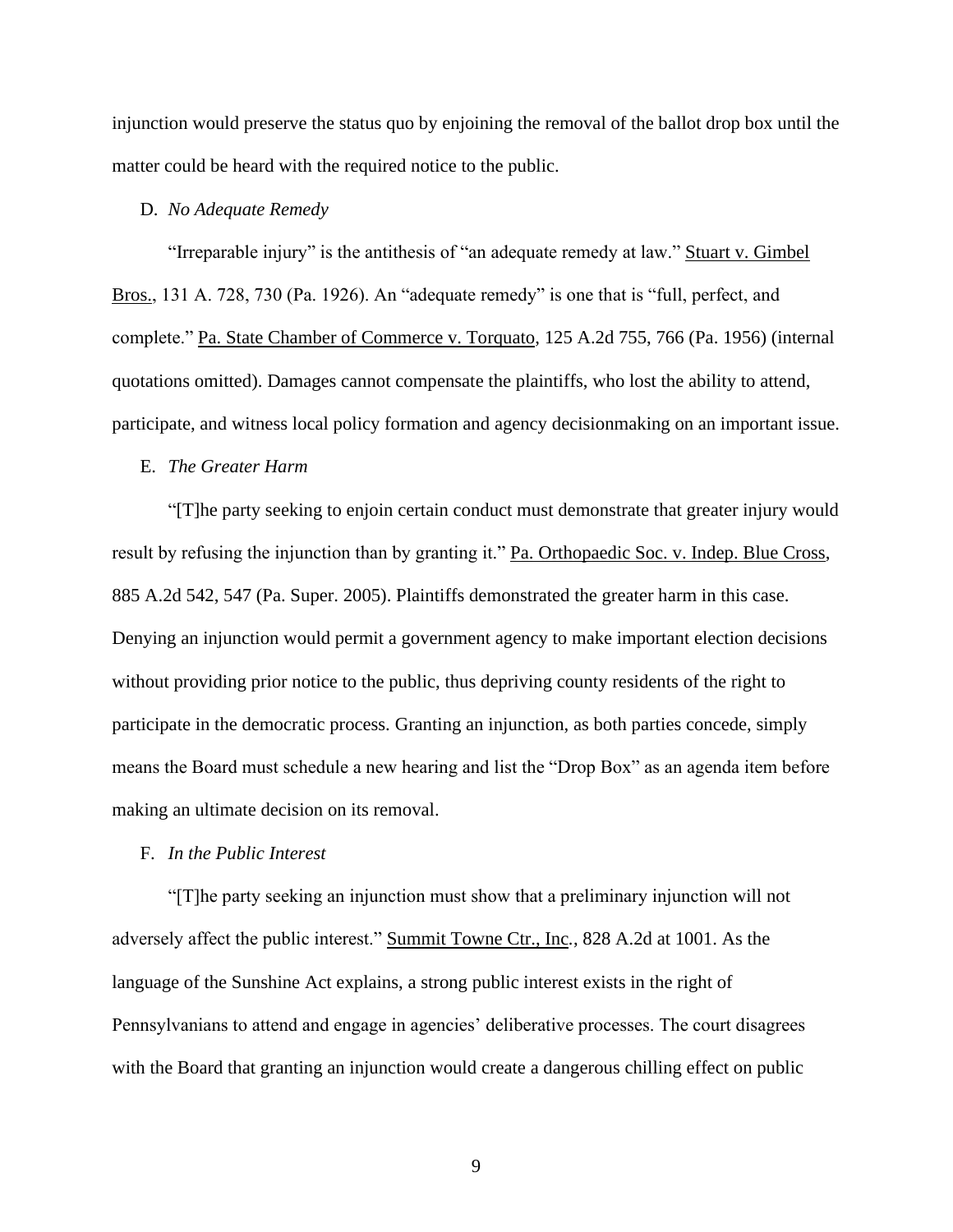agencies and prevent elected officials from engaging with the public or discussing matters with the public at meetings. To the contrary, requiring advance notice from the Board before it makes important policy decisions will only increase democratic debate and hold the government agencies accountable to the rule of law. Board Member D'Agostino implicitly recognized this when he suggested that the matter of the drop box be discussed at the Election Board meeting the following week.

# **IV. CONCLUSION**

Whether or not the Board determines to have a drop box is solely the Board's decision. However, the Board must include notice of the discussion of the ballot drop box in a notification required under 65 Pa. C.S.A. § 709(c.1). Because the Board did not provide notice of potential agency action on the ballot drop box yet took official action at the meeting to remove the drop box instead of listing the matter on the agenda of a future meeting, plaintiffs have established a reasonable likelihood of success on the merits and met the other requirements to receive a preliminary injunction. An appropriate order follows.